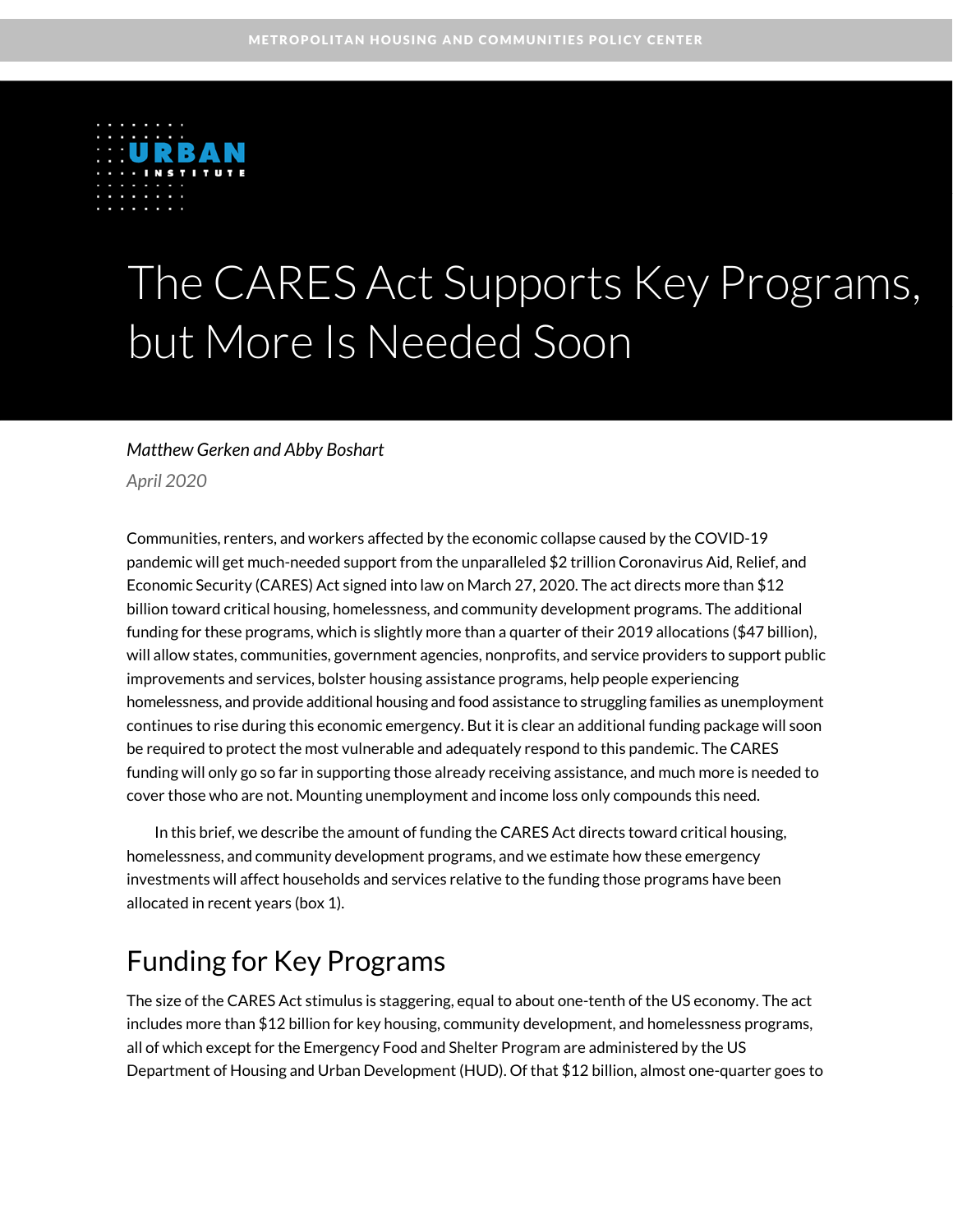one of HUD's three primary housing assistance programs: tenant-based rental assistance (TBRA), project-based rental assistance (PBRA), and public housing. Funding for three programs—the Community Development Block Grant (CDBG) program, the Emergency Solutions Grants (ESG) program under the McKinney-Vento Homeless Assistance Grants, and the Emergency Food and Shelter Program—surpasses last year's annual allocations. The act also includes funding for Native American programs, the Housing Opportunities for Persons with AIDS (HOPWA) program, the Section 202 Supportive Housing for the Elderly program, and the Section 811 Supportive Housing for Persons with Disabilities program.

#### FIGURE 1



#### **CARES Act Funding Compared with 2019 Levels, by Program**

**Source:** 2019 Consolidated Appropriations Act.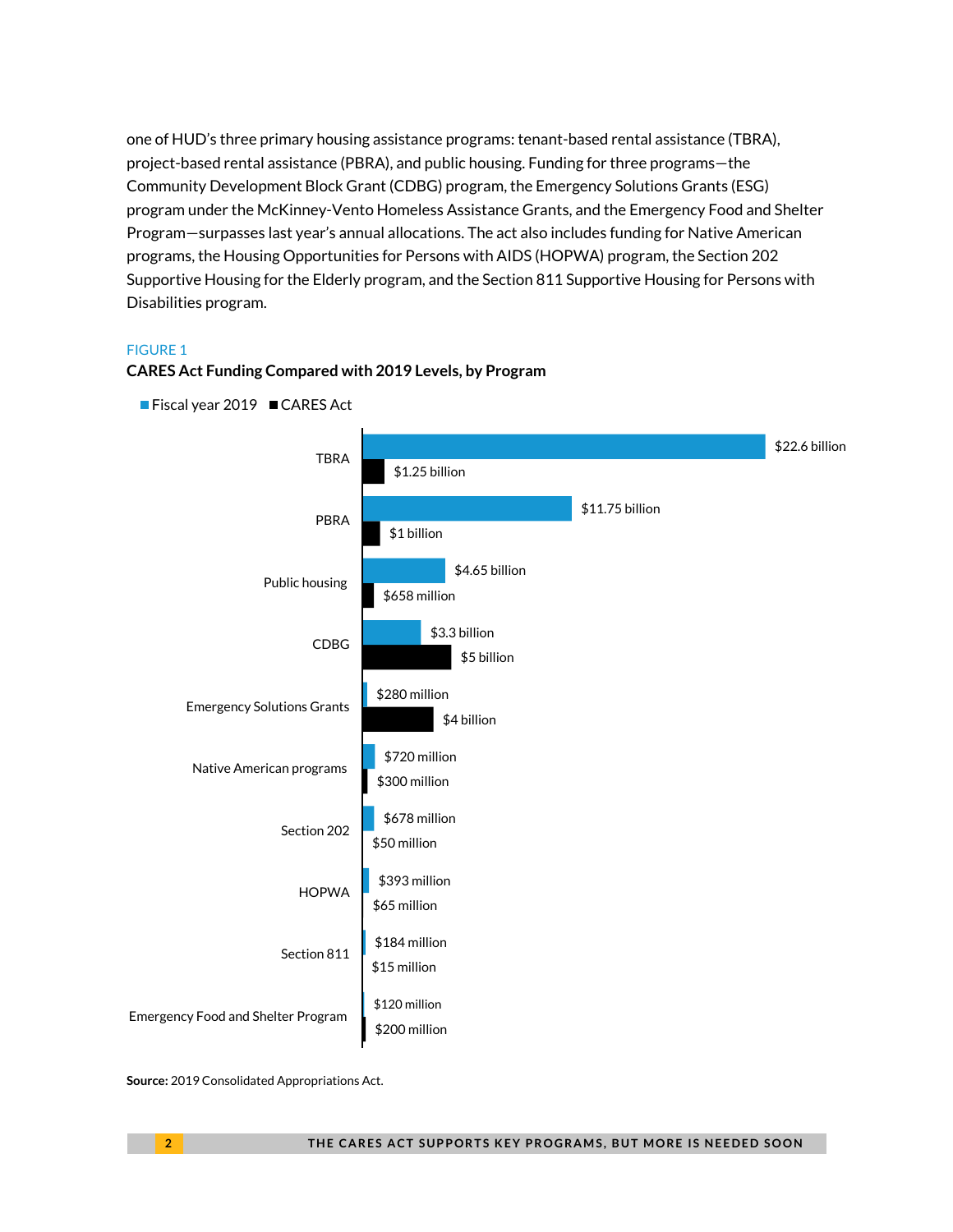#### BOX 1

#### **How We Analyze the Impact of the CARES Act**

For each of the following programs, we rely on public data and 2019 allocations to discuss how the CARES Act will affect vulnerable communities amid the COVID-19 pandemic. In many cases, we discuss the CARES Act's potential effects if the program funds it provides were to be spent similarly as in the past, acknowledging where spending in response to the current crisis will likely deviate from those patterns.

- **Community Development Block Grant**: We rely on the fiscal year 2019 CDBG National Expenditure Report<sup>a</sup> to pull spending by CDBG activity, organized into the following subcategories: acquisition, administrative and planning, economic development, housing, public improvements, public services, repayments of section 108 Loans, and other. We discuss the types of activities the \$5 billion in CARES Act funding could support.
- **Emergency Food and Shelter Program**: We discuss the program and the \$200 million in program funding included in the CARES Act.
- **Emergency Solutions Grants**: We use the HUD Awards and Allocations Emergency Solutions Grants Grantee Report<sup>b</sup> to estimate the average amount awarded per grantee type in fiscal year 2019 to states and localities. We compare how the average amount awarded per grantee in fiscal year 2019 compares with what would be possible under the \$4 billion included in the CARES Act.
- **Housing Opportunities for Persons with AIDS:** We use the HOPWA Performance Profiles<sup>c</sup> to examine spending by activity and cost per assisted unit. We project the number of households that could be assisted with the \$65 million included in the CARES Act.
- **Native American Programs:** We discuss both the Native American Housing Block Grant program, funded at \$200 million, and the Indian Community Development Block Grant program, funded at \$100 million.
- **Project-Based Rental Assistance, Public Housing, and Tenant-Based Rental Assistance**: We project how far the \$1 billion for PBRA, the \$685 million for public housing, and the \$1.25 billion for TBRA could go in preserving housing assistance under different scenarios. We use the average HUD expenditure per month per household for each program from 2019 Picture of Subsidized Households data<sup>d</sup> to estimate the cost of operating one unit per month, assuming the household continues paying typical rent. Many subsidized households will lose employment income during COVID-19. To account for this, we analyze the share of households by program where wages are the major source of income. We then add the per household average HUD expenditure per month and the per household average family expenditure per month and subtract minimum rent to estimate the cost of sustaining one unit per month at minimum rent, thus preventing termination of housing assistance.
- **Section 202 Supportive Housing for the Elderly and Section 811 Supportive Housing for Persons with Disabilities**: We discuss both the Section 202 program, funded at \$50 million, and the Section 811 program, funded at \$15 million.

#### **Notes:**

a "CDBG Activity Expenditure Reports," HUD Exchange, accessed March 30, 2020.

<sup>&</sup>lt;sup>b</sup> "HUD Awards and Allocations," HUD Exchange, accessed March 30, 2020.

<sup>&</sup>lt;sup>c</sup> "HOPWA Performance Profiles," HUD Exchange, accessed March 30, 2020.

d "Picture of Subsidized Households," US Department of Housing and Urban Development, accessed March 30, 2020.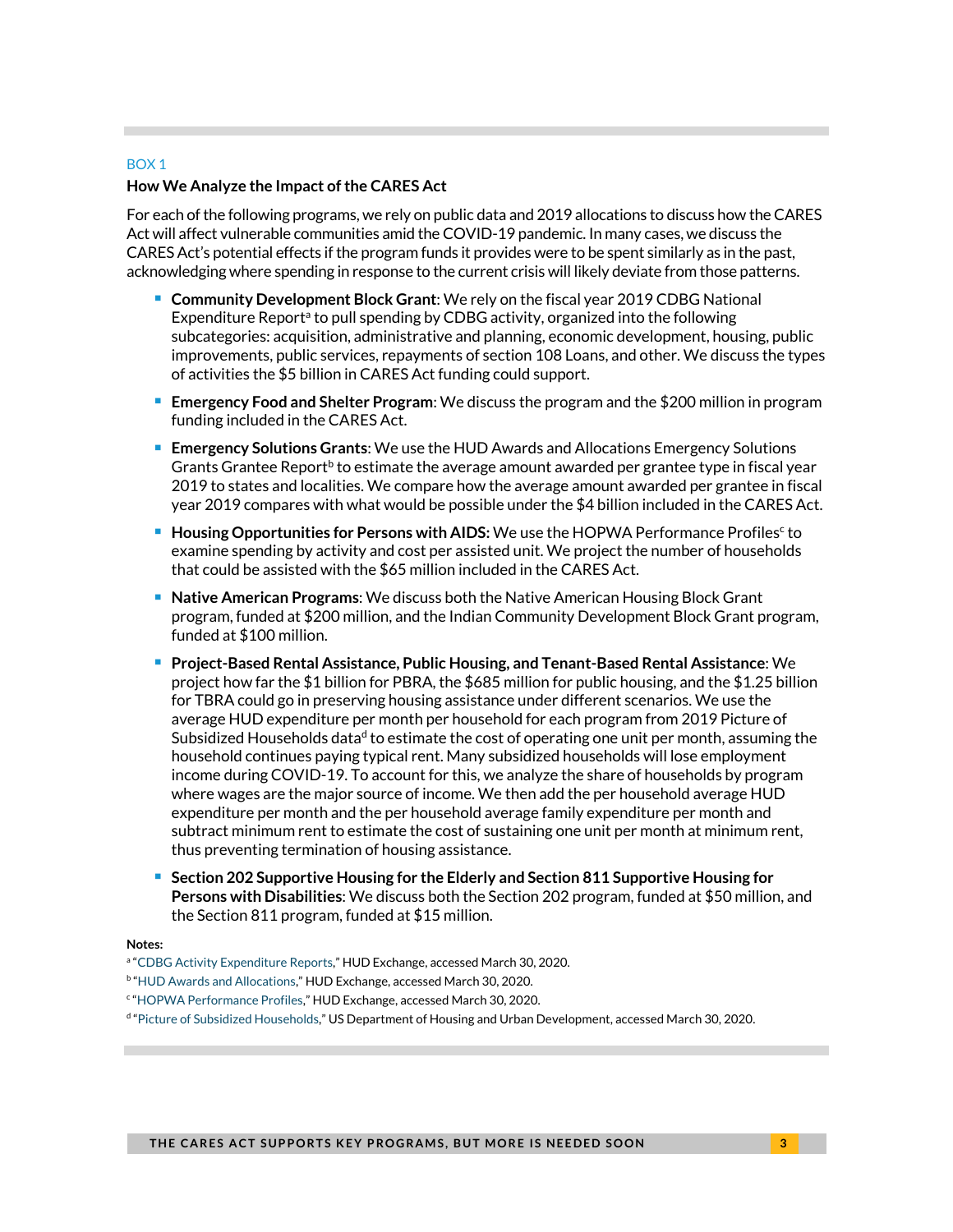# Resources for Communities to Respond to the Pandemic

The CARES Act provides \$5 billion to states and localities through the flexible, formula-based CDBG program<sup>1</sup> to help communities respond to the COVID-19 pandemic. Of that amount, \$2 billion will be awarded by HUD to localities (including principal cities, satellite cities, and urban counties) and to states based on existing allocation formulas.2 Of the remaining \$3 billion, \$1 billion will go to states based on their COVID-19 risk, which is determined through a formula created by HUD, within 45 days of the legislation's enactment. The other \$2 billion will go to states and local governments on a rolling basis as determined by the HUD Secretary, and up to \$10 million may be spent to either increase existing awards or to offer technical assistance to current CDBG grantees (Jaroscak 2020). CDBG in the past has funded activities ranging from the construction of public parks and libraries to employment training (CDBG Coalition 2019).

Exactly how CDBG funds will be used for COVID-19 is unclear.<sup>3</sup> Slightly more than half of CDBG expenditures in 2019 went toward public improvements, public services, and economic development activities (figure 2), and communities may fund those activities first.<sup>4</sup> Communities may direct funding toward their most vulnerable members, such as senior citizens and people experiencing homelessness, through public improvements and public health services. Amid record-high unemployment, $^5$ communities could also use CDBG funds to address economic development through workforce development for displaced workers and additional support for small and medium enterprises (Cecire and Jaroscak 2020). As CDBG funds are spent, we will need to monitor whether funds are targeted to those with the greatest need.

#### FIGURE 2

**Fiscal Year 2019 Community Development Block Grant Expenditures, by Category** 



**Source:** Community Development Block Grant national expenditure report for 2019. See "CDBG Activity Expenditure Reports," HUD Exchange, accessed April 14, 2020.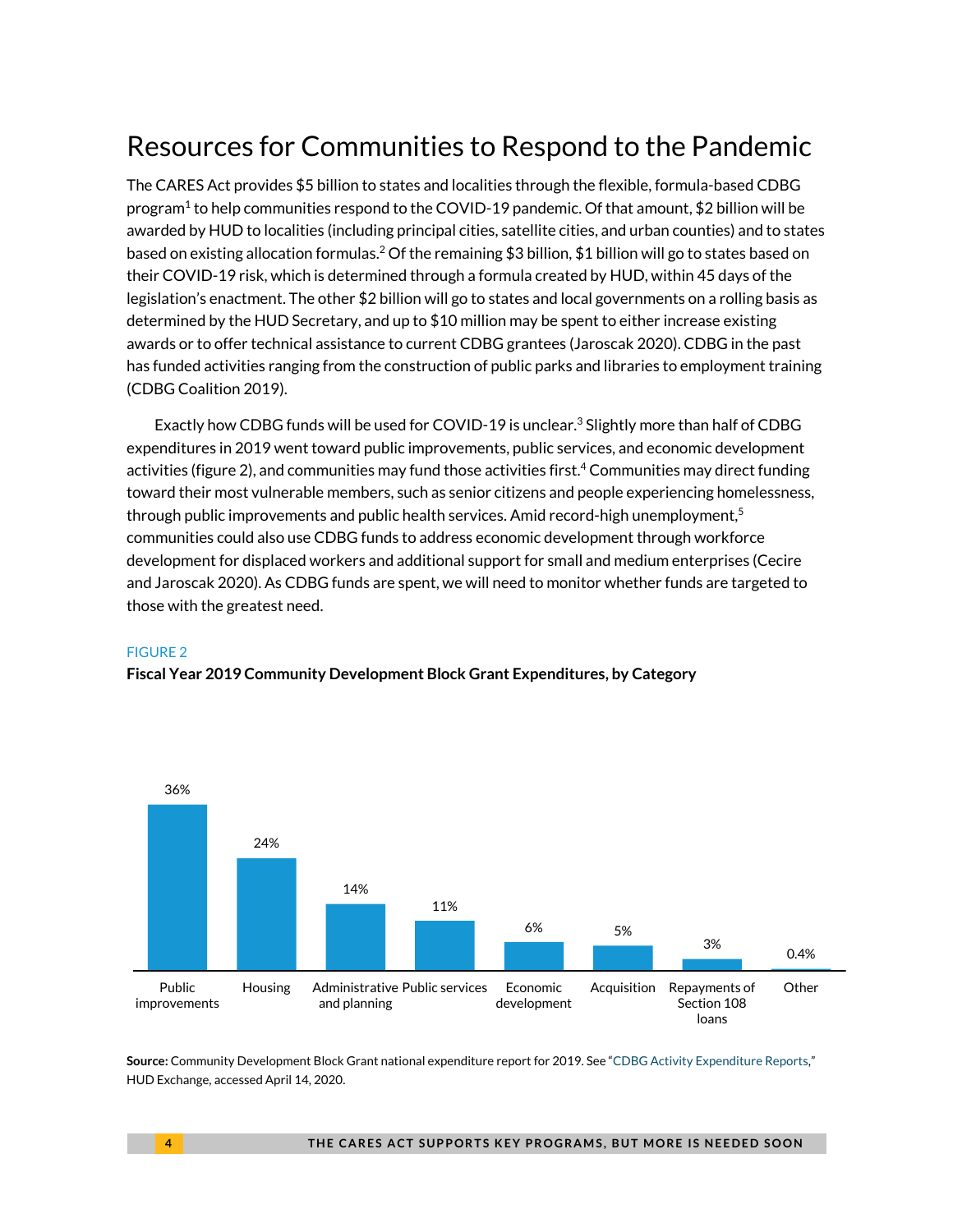The act also provides \$100 million for the Indian Community Development Block Grant, which funds improvements to community facilities, infrastructure, and housing stock, and supports economic development in American Indian and Alaska Native communities. An additional \$65 million goes to the HOPWA program to help with housing assistance and COVID-19 response. Using data on past HOPWA grantees, we find that that investment could preserve housing assistance for more than 10,000 households living with HIV/AIDS and fund supportive services during this time.

# Increased Awards to Assist People Experiencing Homelessness

Even before the COVID-19 pandemic, the US has faced significant housing-related challenges: 11 million people experienced severe housing cost burdens and 550,000 people experienced homelessness on a given night in 2019, and 1.4 million used shelters over the course of a year.<sup>6</sup> The pandemic has added new urgency to these challenges with fears of increased rates of eviction and homelessness.

The CARES Act allocates an additional \$4 billion to the ESG program under McKinney-Vento Homeless Assistance Grants, funding a variety of activities for people experiencing homelessness or those at risk of homelessness. Early last month, HUD sent out guidance on how previous ESG funds could be used for coronavirus preparedness, such as by maintaining clean shelters and coordinating medical care.7 Of the additional \$4 billion included in the CARES Act, \$1 billion was distributed based on 2020 allocations. Of the remaining \$3 billion, \$40 million was set aside for technical assistance, and \$2.96 billion will be allocated based on a formula HUD develops that factors in COVID-19 transmission rates, homelessness rates, and housing market conditions. States such as New York, Washington, and California, all which have some of the highest numbers of reported COVID-19 cases,<sup>8</sup> greatest homelessness rates, and most unaffordable housing markets, could see the largest share of these funds. The money will enable jurisdictions to rapidly expand homeless shelter capacity and help prevent the spread of infection by creating more space and opportunities for social distancing and isolation. Funds will also provide hazard pay to frontline program staff as they continuing serving this highly vulnerable population.

In figure 3, we show how the average ESG award amount per grantee would change under different levels of funding for states and localities. So far, \$1 billion of the ESG CARES Act funding has been allocated to states and localities.<sup>9</sup> Those allocations have led to average ESG awards over three times greater than the 2019 allocations for both states and localities. Because \$2.96 billion of the remaining amount will be awarded based on factors relevant to COVID-19, we will not know what those allocations will look like until they are released. To give a sense of the size of that investment, if the full \$3.96 billion had been allocated to last year's grantees using last year's allocation formula, states would have received an average award of \$35.9 million, and localities would have received an average award of \$6.4 million—more than 14 times the 2019 averages.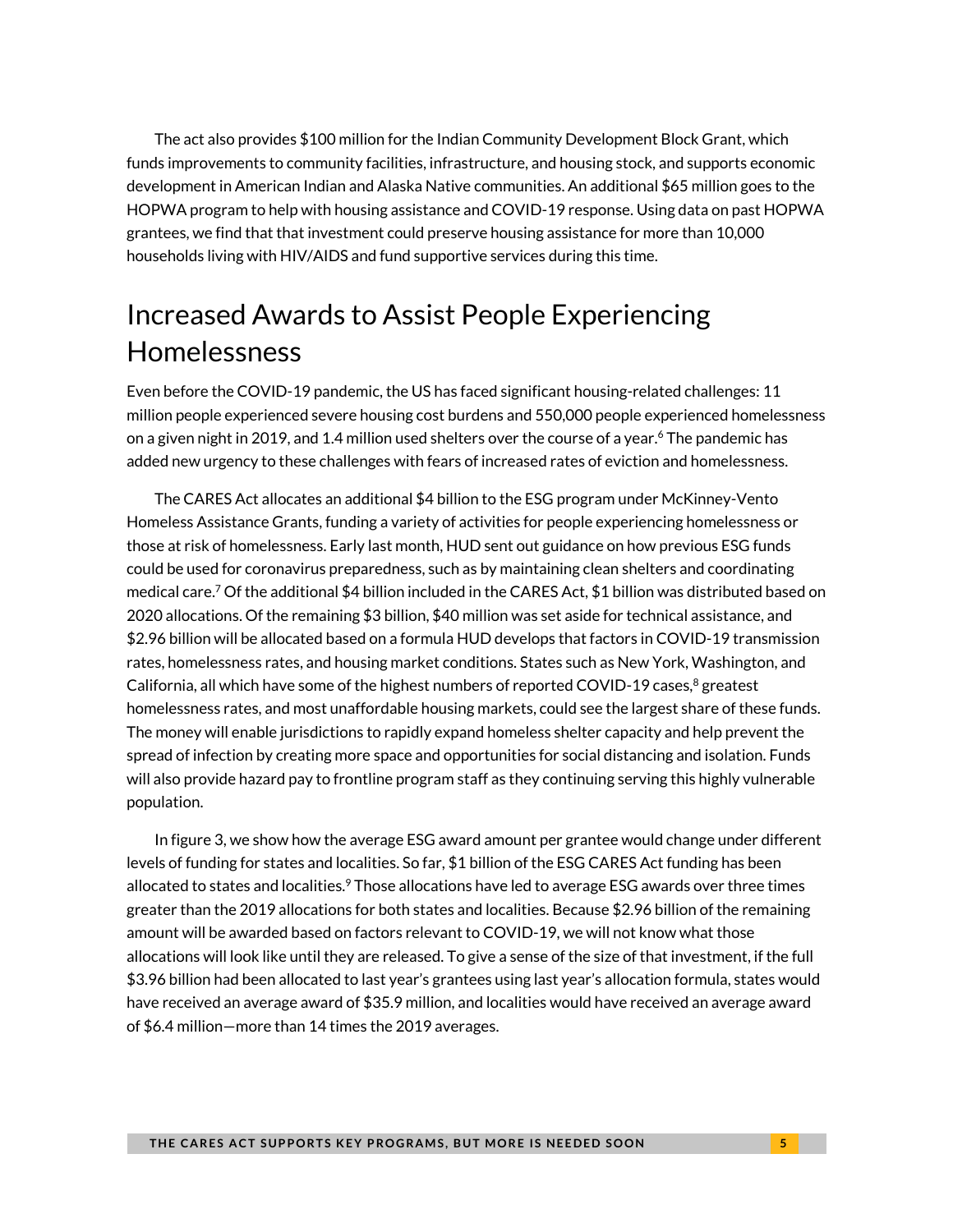#### FIGURE 3



**Average Emergency Solutions Grants Award Amount, by State and Locality under Different Scenarios** 

**Source:** "HUD Awards and Allocations," HUD Exchange, accessed April 14, 2020; "Community Planning and Development Program Formula Allocations and CARES Act Supplemental Funding for FY 2020," HUD.gov, last updated April 2, 2020.

Although these award amounts are significant compared with recent years, the COVID-19 pandemic presents unique challenges for people experiencing homelessness. The Centers for Disease Control and Prevention released interim guidance on how to protect people experiencing homelessness during this pandemic and how to prevent further spread of COVID-19, with recommendations on how to engage homelessness services, behavioral health services, health care services, and permanent housing.<sup>10</sup> People experiencing homelessness who contract the coronavirus have higher susceptibility to hospitalization, critical care, and even fatality (Culhane et al. 2020). Additional ESG funds will be needed to help service providers adequately assist people experiencing homelessness and fund necessary medical care.

### Housing Assistance

Federal housing assistance helps over 5 million low-income renters afford their homes, and it will be even more critical as these families face significant economic strain from the pandemic (Kingsley 2017). In addition to assistance provided in the CARES Act, House Democrats have also proposed completely suspending federally assisted rental payments to further aid these cash-strapped families.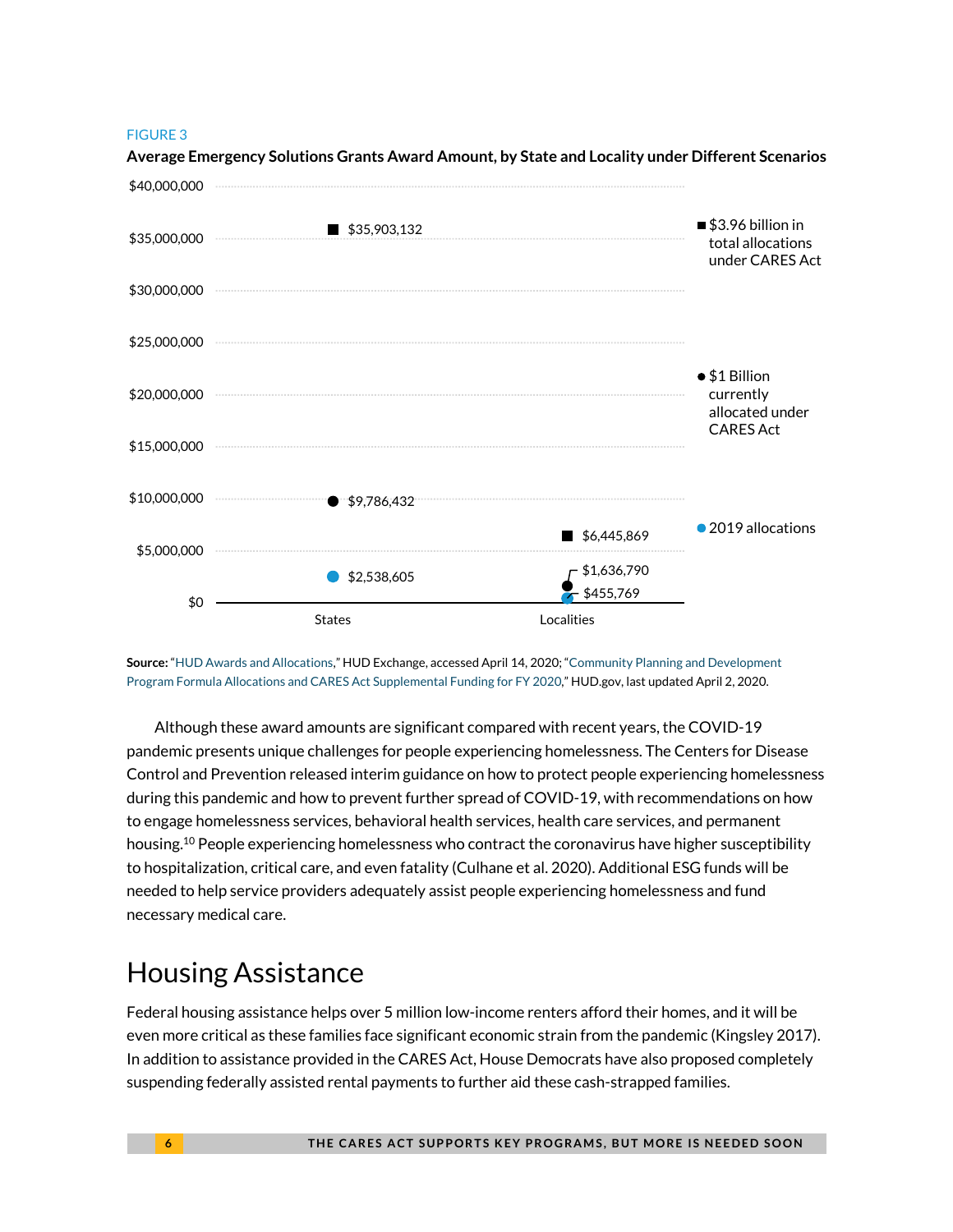Last month, HUD sent out guidance on how public housing agencies and private owners could use existing funding to prepare for the pandemic, such as by developing emergency plans, working with residents and resident groups, and directing capital funds toward the costs of improved ventilation systems.<sup>11</sup> Public housing agencies and private owners will use the additional CARES Act funding to cover many types of expenses related to preventing, preparing for, and responding to the pandemic, such as cleaning and preparing for emergencies. With unemployment growing, a large share of the funding will likely be used to make up for lost rental income as households that receive assistance lose employment income.

Combined, HUD's three primary housing assistance programs—TBRA, PBRA, and public housing serve more than 4.4 million households. Although funds will not be used exclusively for preserving housing assistance, if we assume all funds are used for that purpose, the CARES Act funds are sufficient to sustain just one month's operation of more than 3.8 million units across the three programs (based on assisted households' current average rent payments; figure 4).

#### FIGURE 4

#### **Housing Assistance Preserved by the CARES Act**

- Total households assisted per month
- Number of households whose assistance whose unit would be maintained by CARES Act for one month at typical rent
- Number of households whose assistance would be preserved by CARES Act for one month at minimum rent



■ Number of households potentially losing income during COVID-19

**Source:** US Department of Housing and Urban Development, Picture of Subsidized Households (2019).

Many of these households, however, will not continue paying their typical rent. About 1.2 million of them derive the majority of their income from wages and could be at risk of losing employment income during the pandemic and thus transitioning to minimum rent.<sup>12</sup> The CARES Act funding could sustain about 2.7 million households at minimum rent for one month if all funds were used solely for that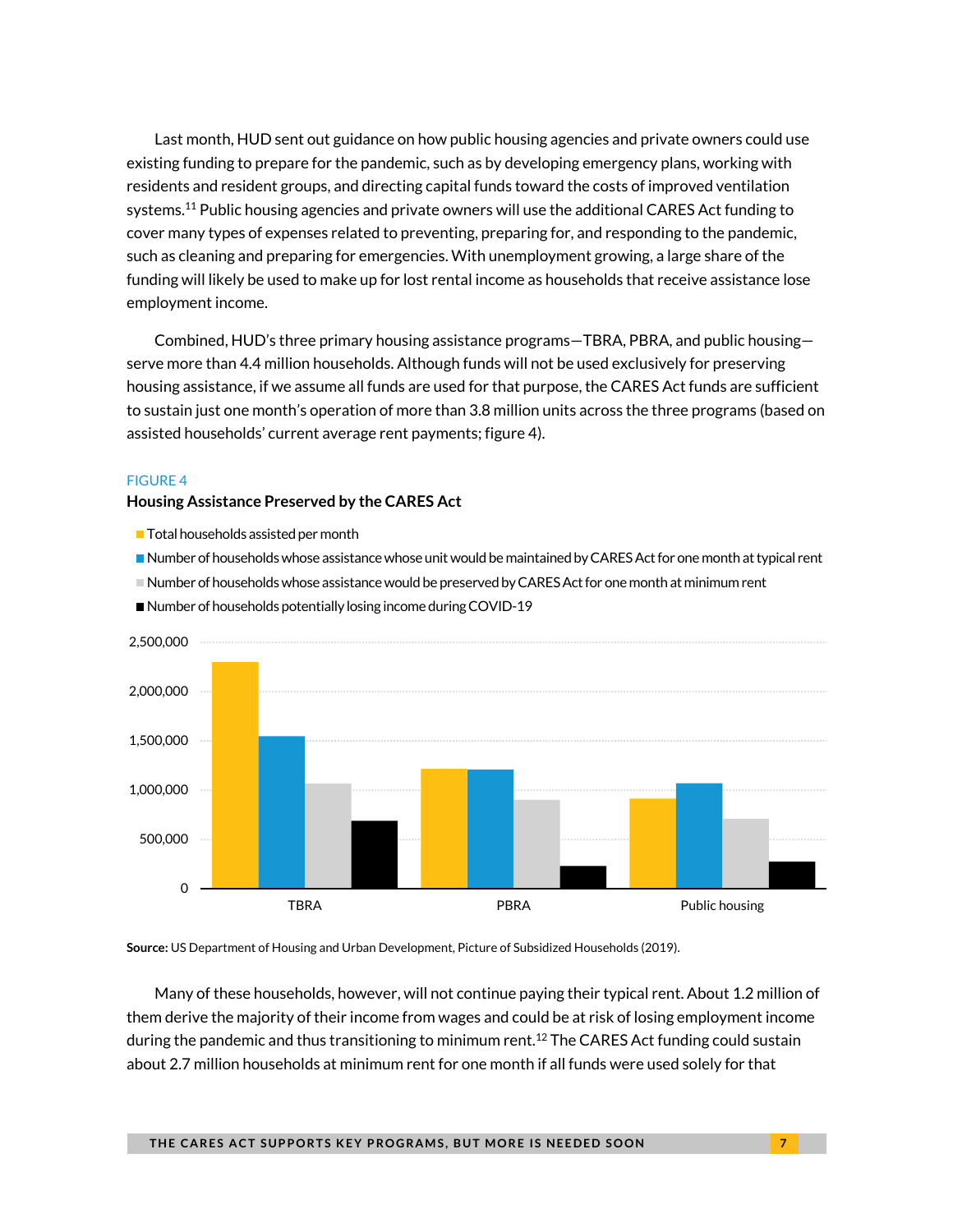purpose. If all 1.2 million households transitioned to minimum rent, the CARES Act by itself would only sustain those households for slightly more than two months.

Although this funding will go a long way, it is clear more will be needed soon. Tenants potentially face months of diminished or no employment income from either job loss or illness. Not all funding will be used to preserve housing assistance as public housing agencies and private owners use money to protect tenants and staff during the pandemic. Of the \$1.25 billion allocated for TBRA, the CARES Act specifies that \$850 million be used for administrative costs, for expenses associated with the health and safety of tenants, and to support and retain landlords participating in the program. The remaining \$400 million is to go to renewal funding adjustments based on increased voucher costs. Recognizing what would be needed to adequately respond to the pandemic, advocates pushed for more than what was ultimately included in the CARES Act: \$5 billion for public housing and \$3.5 billion for the Housing Choice Voucher program.13

Additional funding will also be needed to cover households not currently receiving rental assistance. Given that only one in five households eligible for housing assistance receives it (Scally et al. 2018), there have been calls for a universal voucher program to extend housing assistance to those who already qualify. An Urban Institute analysis found that extending assistance to an additional 19.7 million people (representing 8.2 million households) would cost about \$62 billion a year, and that cost could be closer to \$100 billion to cover additional renters with income loss during the COVID-19 pandemic.14 The National Low Income Housing Coalition estimated that it would cost about \$100 billion to extend rental assistance to all current and projected extremely– and very low–income renters who spend more than 30 percent of their income on rent (Aurand, Emmanuel, and Threet 2020). Additional households not currently receiving rental assistance must also be considered as part of an effective response to this crisis.

The CARES Act also provides \$50 million for the Section 202 Supportive Housing for the Elderly program, \$15 million for the Section 811 Supportive Housing for Persons with Disabilities program, and \$200 million for the Native American Housing Block Grant program to maintain normal operations and services during the pandemic.

### Emergency Food and Shelter Program

In March, almost 10 million Americans filled claims for unemployment.15 Hawaii, Michigan, and Pennsylvania's labor markets were hit the hardest.<sup>16</sup> The Emergency Food and Shelter Program, which provides funding for housing and food assistance to families facing financial emergencies, will provide additional assistance to places where unemployment is surging. Funded by the Federal Emergency Management Agency, the program distributes grants proportional to the rate of unemployment and poverty in an area. The \$200 million provided by the CARES Act will help service organizations around the country assist those whose livelihoods have been affected by this crisis.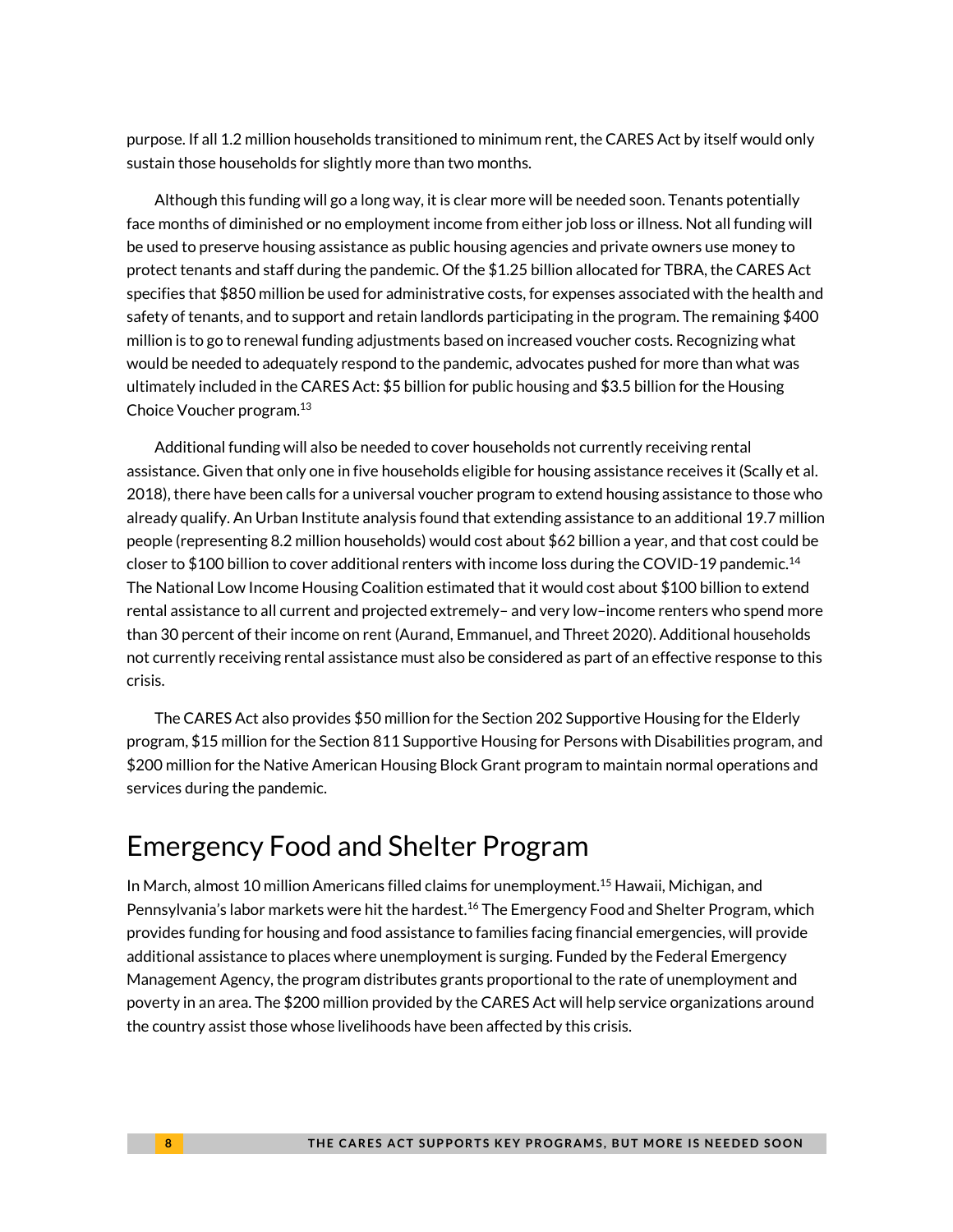# Conclusion

Although the CARES Act provides much-needed investment to critical housing, homelessness, and community development programs, it is clear that more will soon be needed as the pandemic continues. As we discuss in this brief, the CARES Act funding will only go so far. Public housing agencies will need more funding to protect staff and current residents. As households currently receiving rental assistance continue to lose employment income during this crisis, more funding will be needed to preserve their assistance to account for lost rental income. Households not currently receiving rental assistance, including those that would have been eligible for such assistance even before the pandemic, will also need support, especially as households face a sustained loss of income and when current moratoria on evictions end. Given their increased vulnerability, people experiencing homelessness will need more support in the form of medical care, short-term rental assistance, and housing stabilization. As the crisis continues, it will become necessary to broaden our assessment of what constitutes an effective response, intentionally prioritizing protections for the most vulnerable and providing sufficient support.

### **Notes**

- $1$  Brett Theodos and Christina Plerhoples Stacy, "We Need to Know More about Block Grant Programs to Improve Them", *Urban Wire* (blog), Urban Institute, April 12, 2017.
- <sup>2</sup> "CPD Program Formula Allocations and CARES Act Supplemental Funding for FY 2020," US Department of Housing and Urban Development, accessed April 6, 2020, https://www.hud.gov/program\_offices/comm\_planning/budget/fy20/.
- 3 Monique King-Viehland, "Increased CDBG Funding Only Works If Grantees Have Flexibility in How They Use It," *Urban Wire* (blog), Urban Institute, April 9, 2020.
- 4 "Quick Guide to CDBG Eligible Activities to Support Coronavirus and Other Infectious Disease Response," US Department of Housing and Urban Development, April 6, 2020, https://files.hudexchange.info/resources/documents/Quick-Guide-CDBG-Infectious-Disease-Response.pdf.
- 5 Wayne Vroman and Daniel Kuehn, "The COVID-19 Relief Bill Improves Access to Unemployment Insurance, but Further Steps Could Fill Remaining Gaps," Urban Wire (blog), Urban Institute, March 20, 2020.
- <sup>6</sup> Mary K. Cunningham and Samantha Batko, "Immediate Federal Action Is Needed to Keep People Housed in the Face of the Pandemic," *Urban Wire* (blog), Urban Institute, March 19, 2020.
- 7 "Eligible ESG Program Costs for Infectious Disease Preparedness," US Department of Housing and Urban Development, March 5, 2020, https://files.hudexchange.info/resources/documents/Eligible-ESG-Program-Costs-for-Infectious-Disease-Preparedness.pdf.
- 8 "Coronavirus Disease 2019 (COVID-19): Cases in the U.S.," Centers for Disease Control and Prevention, accessed April 6, 2020, https://www.cdc.gov/coronavirus/2019-ncov/cases-updates/cases-in-us.html#2019coronavirussummary.
- 9 "CPD Program Formula Allocations and CARES Act Supplemental Funding for FY 2020," accessed April 6, 2020, https://www.hud.gov/program\_offices/comm\_planning/budget/fy20/.
- $^{10}$  "Coronavirus Disease 2019 (COVID-19): Homelessness, Interim Guidance," Centers for Disease Control and Prevention, accessed April 8, 2020, https://www.cdc.gov/coronavirus/2019-ncov/need-extraprecautions/unsheltered-homelessness.html.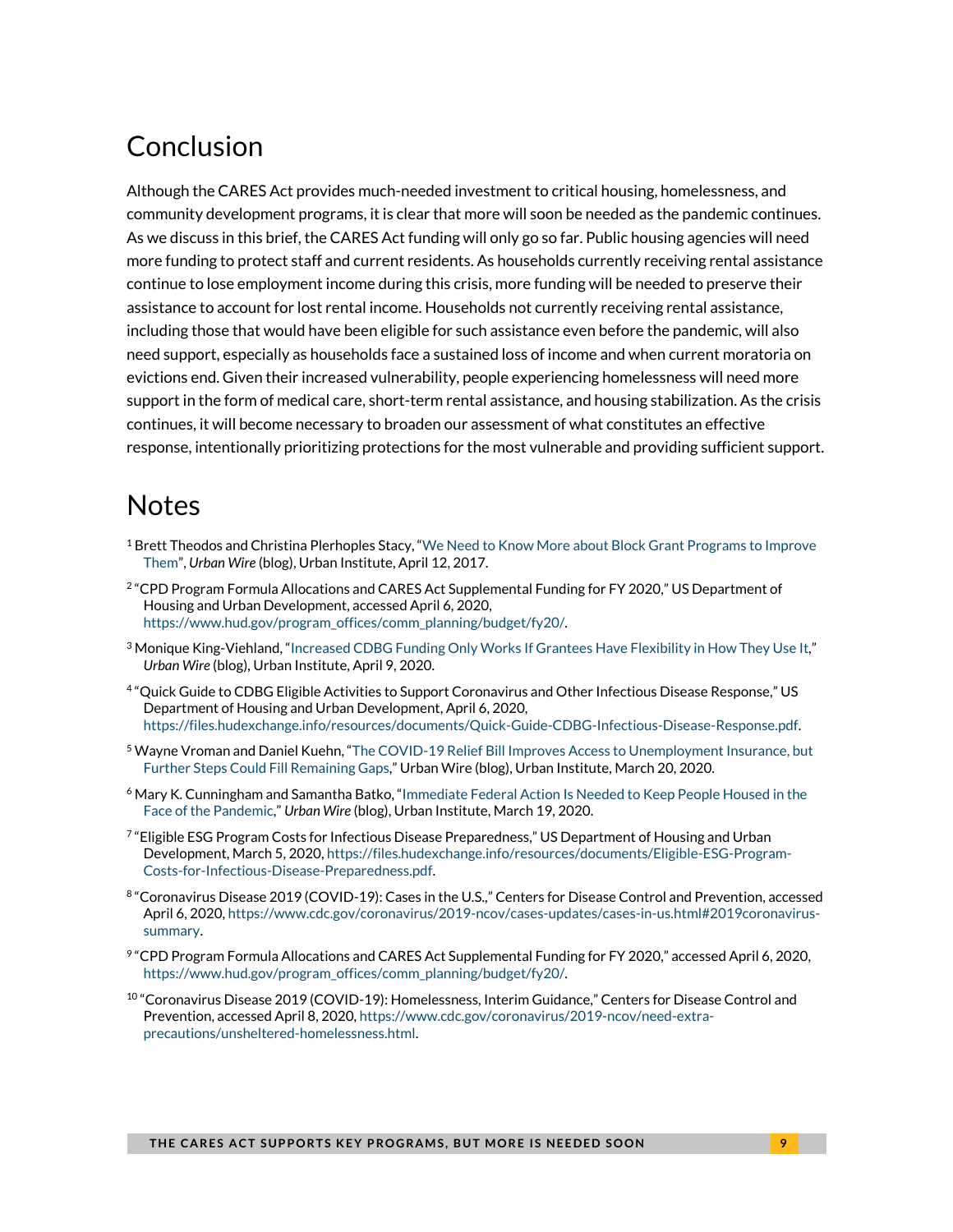- 11 "COVID-19 FAQs for the Public Housing, Housing Choice Voucher (HCV) (including the Project-based Voucher Program (PBV)) and Native American Programs," US Department of Housing and Urban Development, March 13, 2020, https://www.hud.gov/sites/dfiles/PIH/documents/COVID19\_FAQ\_PIH\_Final.pdf.
- $^{12}$  Although minimum rent can vary across public housing agencies, we assume a minimum rent of \$25 a month across programs.
- <sup>13</sup> "Public Housing Authorities Need \$8.5 Billion in Emergency COVID-19 Funds Plus Regulatory Relief," news release, the Council of Large Public Housing Authorities, March 19, 2020.
- <sup>14</sup> Mary K. Cunningham, "It's Time to Reinforce the Housing Safety Net by Adopting Universal Vouchers for Low-Income Renters," *Urban Wire* (blog), Urban Institute, April 7, 2020.
- 15 "Small-Business Relief Effort 'a Mess'," *New York Times*, April 2, 2020.
- <sup>16</sup> Thomas Franck and John W. Schoen, "This Map Shows Which States Are Seeing the Most Job Losses Due to the Coronavirus," *CNBC*, April 2, 2020.

### References

- Aurand, Andrew, Dan Emmanuel, and Daniel Threet. 2020. "NLIHC Research Note: The Need for Emergency Rental Assistance during the COVID-19 and Economic Crisis." Washington, DC: National Low Income Housing Coalition.
- CDBG Coalition. 2019. *Community Development Block Grants: Impact and Funding Need*. Washington, DC: National Community Development Association.
- Cecire, Michael H., and Joseph V. Jaroscak. 2020. *Responding to the COVID-19 Outbreak with Community Development Block Grant (CDBG) Authorities*. Washington, DC: Congressional Research Service.
- Culhane, Dennis P., Dan Treglia, Kenneth Steif, Randall Kuhn, and Thomas Byrne. 2020. *Estimated Emergency and Observational/Quarantine Capacity Need for the US Homeless Population Related to COVID-19 Exposure by County; Projected Hospitalizations, Intensive Care Units and Mortality*. Philadelphia: University of Pennsylvania.
- Jaroscak, Joseph V. 2020. *Community Development Block Grants and the CARES Act*. Washington, DC: Congressional Research Service.
- Kingsley, G. Thomas. 2017. "Trends in Housing Problems and Federal Housing Assistance." Washington, DC: Urban Institute.
- Scally, Corianne Payton, Samantha Batko, Susan J. Popkin, and Nicole DuBois. 2018. *The Case for More, Not Less: Shortfalls in Federal Housing Assistance and Gaps in Evidence for Proposed Policy Changes*. Washington, DC: Urban Institute.

### About the Authors

**Matthew Gerken** is a research analyst in the Metropolitan Housing and Communities Policy Center at the Urban Institute. His areas of interest include affordable housing, homelessness, and community development.

**Abby Boshart** is a policy assistant in the Metropolitan Housing and Communities Policy Center.